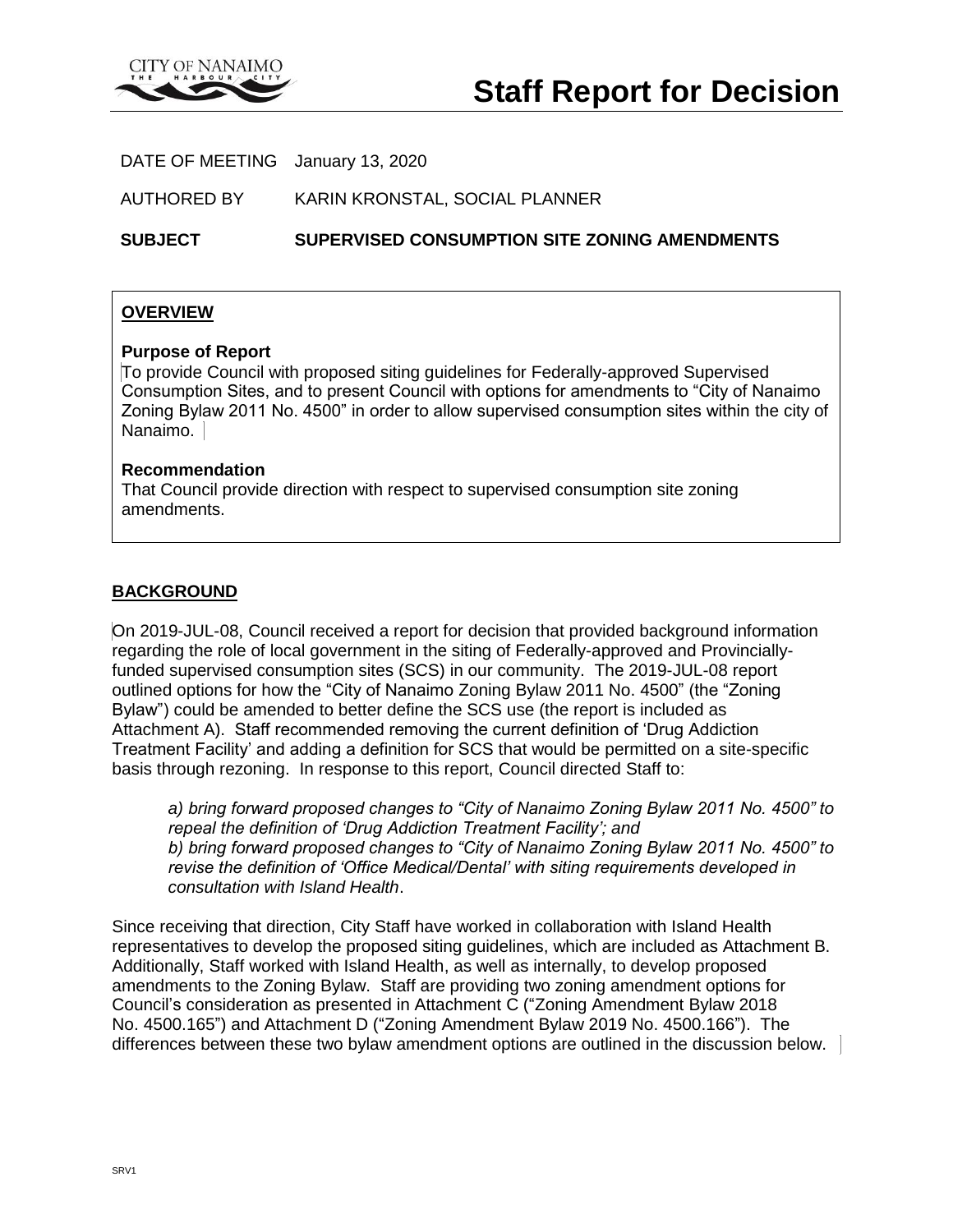

### **DISCUSSION**

Council has already received several information reports on the topic of SCS zoning and the challenges of determining appropriate locations. Under the current zoning, SCS is under the category of 'Drug Addiction Treatment Facility,' defined as "*the use of a building to treat persons with substance abuse problems, and includes needle exchange facilities, safe injection sites, Methadone clinics, and the like."* As discussed in previous Council reports, this definition no longer reflects current health terminology. Furthermore, 'Drug Addiction Treatment Facility' is not currently permitted in any zone, meaning that any proposed SCS operation requires a sitespecific rezoning.

Both of the proposed bylaw amendment options would repeal the definition of 'Drug Addiction Treatment Facility' and revise the definition of 'Office/Medical Dental' to include SCS. Should Council approve these zoning changes, then Island Health or any other eligible applicant would be able to apply for a Federal exemption for an SCS in zones where the Office/Medical Dental use is permitted, without having to go through a rezoning process. This would allow an SCS to be located in most commercial zones throughout the city, as well as any zone where Office is a permitted use (the definition of Office use includes Office Medical/Dental). In this case, Council would not have an approval role; however, under current Federal legislation (*the Respect for Communities Act*), Council would have an opportunity to have its input considered.

The proposed Supervised Consumption Site Siting Guidelines (Attachment B) reflect a dialogue between Island Health and City Staff on reasonable considerations when selecting a location for an SCS, including location criteria, site design, and public engagement. These are not a 'siting requirement' that the City can enforce, they are a tool to assist the applicant for making siting and design decisions and for clarifying the City's expectations.

In terms of proposed zoning changes, Option 1 - "Zoning Amendment Bylaw 2018 No. 4500.165" (Attachment C), is the more permissive of the two options as it includes no minimum separation between an SCS and other uses. In addition, the revised definition for "Office Medical/Dental" does not specifically refer to supervised consumption site use as the definition is intended to be broadly interpreted as including SCS as a permitted activity. This option of zoning amendments has the support of the Medical Health Officer (see Attachment E – Letter of Support.) However, this zoning amendment bylaw does not include any siting requirements, as previously directed by Council.

Option 2 - "Zoning Amendment Bylaw 2019 No. 4500.166" (Attachment D), expands the definition of Office Medical/Dental to clarify that SCS use is permitted wherever medical/dental offices are permitted. The amendment bylaw also introduces a Condition of Use that would prohibit an SCS from being located within 200m of an Academic School (defined in the Zoning Bylaw as "*an institution with no residential component or temporary accommodation, providing a curriculum, for academic instruction up to completion of Grade 12, and which consists of a body of students, organized as a unit for educational purposes; where students attending the school have an opportunity to earn a diploma provided by the British Columbia Ministry of Education*.")

The proposed separation under "Zoning Amendment Bylaw 2019 No. 4500.166" is consistent with the separation criteria for new Cannabis Retail Stores (which must be 200m from schools) and liquor Licensee Retail Stores (150m from schools) and was developed in response to Council's direction to include 'siting requirements' as part of the proposed Zoning Bylaw changes.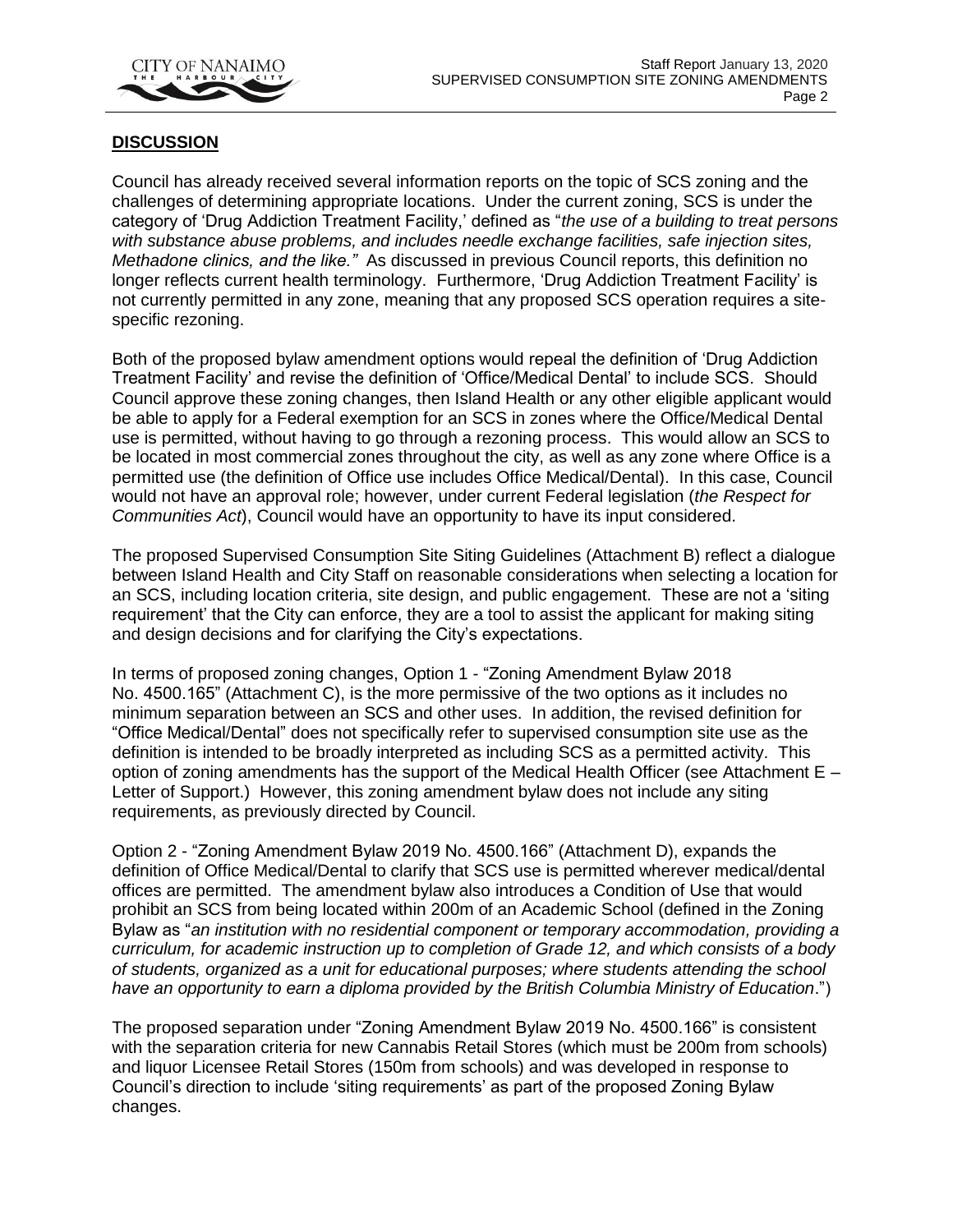

Although the Chief Medical Health Officer has stated Island Health does not favour wording that names specific health services in the Zoning Bylaw (see Attachment E), in order to regulate the separation of SCS use from schools in the Zoning Bylaw, it is necessary to revise the definition of Office Medical/Dental to include SCS and add a new definition for SCS. This is the primary difference between the two amendment bylaw options: Option 2 ("Zoning Amendment Bylaw 2019 No. 4500.166") prevents an SCS from operating within 200m of a school, which is consistent with the City's existing siting criteria for uses that involve controlled substances.

Island Health's Chief Medical Officer recommends that Council move forward with Option 1 (Attachment C), the less restrictive zoning amendments with no separation requirements, as well as endorse the proposed SCS Siting Guidelines.

Should Council choose not to proceed with the options presented below, then the status quo would remain, meaning that site-specific rezoning would be required to allow an SCS.

# **OPTIONS**

## 1. That:

- a) Council endorse the proposed Siting Guidelines for Supervised Consumption Sites; and
- b) Council direct Staff to bring forward "Zoning Amendment Bylaw 2018 No. 4500.165" (A bylaw to remove the definition for 'Drug Addiction Treatment Facility' and amend the definition of 'Office Medical/Dental' to be interpreted broadly to include supervised consumption services) for first and second reading.
	- Advantages: Considering supervised consumption sites a health service (without specifically defining it) is consistent with policy precedents set by other BC cities with established SCSs (Vancouver, Victoria, Kamloops, Kelowna, and Surrey). Adopting this approach could strengthen our relationship with the Health Authority by demonstrating trust in their siting process and ability to manage community impacts. This approach would ensure existing harm reduction services can remain in place permanently, and new ones established where medical/dental offices are allowed, without the need to rezone.
	- Disadvantages: The City would have no legislative role in where SCSs would be permitted, and would have to trust that their input into Federal application processes would be considered. This approach would limit the City's role in considering community input on applications. This could result in limited influence on potential site-management issues that end up being addressed by RCMP and Bylaws.
	- Financial Implications: Potentially increased policing and bylaws costs depending on the management of impacts of the SCS site on the surrounding community.
- 2. That:
	- a) Council endorse the proposed Siting Guidelines for Supervised Consumption Sites; and
	- b) Council direct Staff to bring forward "Zoning Amendment Bylaw 2019 No. 4500.166" (A bylaw to remove the definition for 'Drug Addiction Treatment Facility', amend the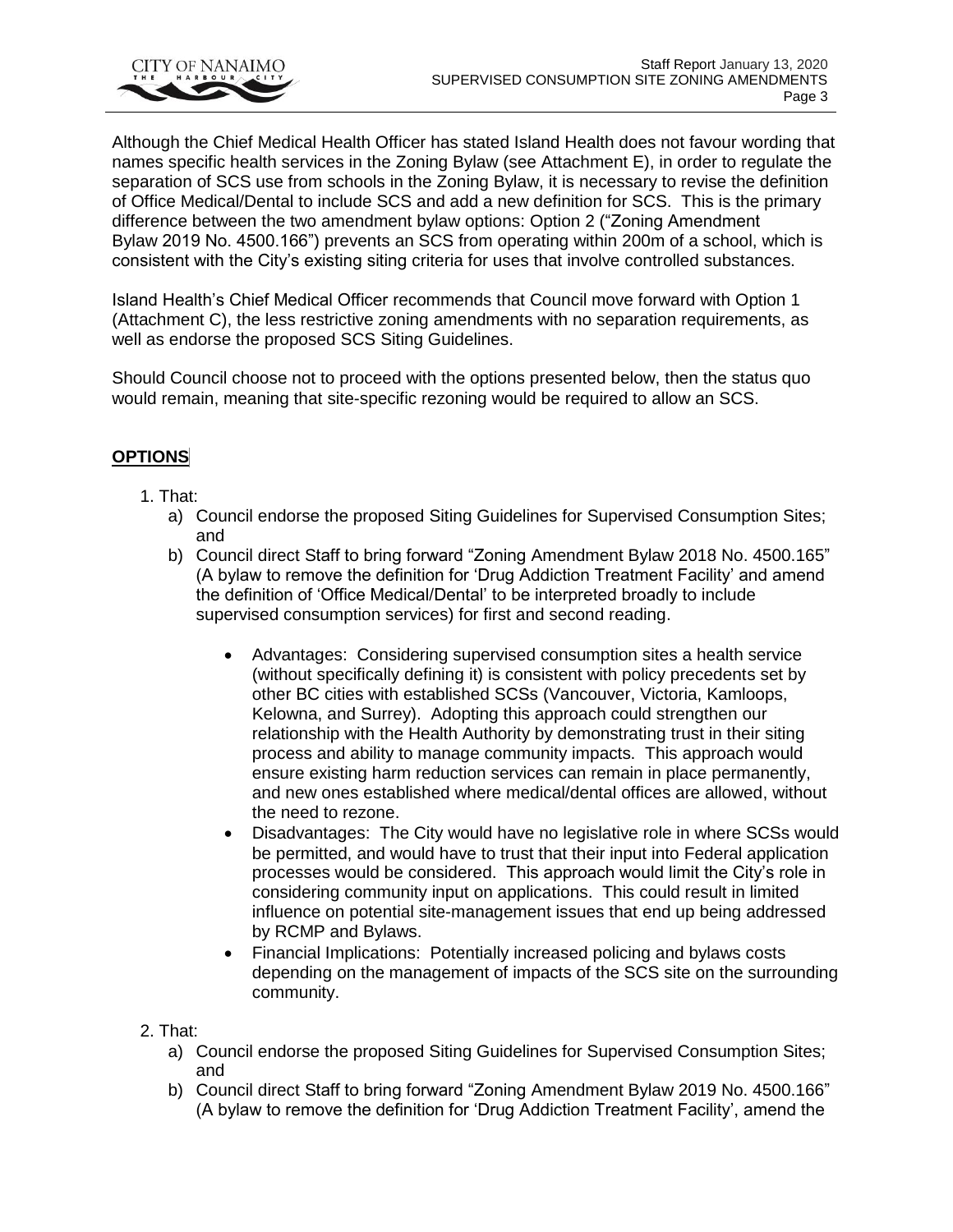

definition of 'Office Medical/Dental' to include supervised consumption sites, and add a definition for 'Supervised Consumption Site' and a restriction on their operation within 200m of an Academic School) for first and second reading.

- Advantages: Still has many of the advantages of Option No. 1, but with added consistency with other City policies on the siting of controlled substances.
- Disadvantages: The City would have no legislative role in where supervised consumption sites would be permitted, and would have to trust that their input into Federal application processes would be considered. This approach would limit the City's role in considering community input on applications. This could result in limited influence on potential site-management issues that end up being addressed by the RCMP and Bylaws Services. May be perceived as a lack of confidence in Island Health to follow the Siting Guidelines since they already state that SCS should not be located near places where children congregate.
- Financial Implications: Potentially increased policing and bylaws costs depending on the management of the impacts of an SCS on the surrounding community.
- 3. That Council provide alternative direction.

# **SUMMARY POINTS**

- On 2019-JUL-08, Council directed Staff to bring forward zoning changes to repeal the definition of 'Drug Addiction Treatment Facility', amend the definition of 'Office Medical/Dental' to accommodate SCSs, and work with Island Health to develop siting guidelines for SCSs.
- Under the current Zoning Bylaw, an SCS is allowed only on a site-specific basis through rezoning under the land use defined as "Drug Addiction Treatment Facility."
- City Staff and Island Health worked together on proposed SCS Siting Guidelines.
- Staff are presenting two potential options for changing the Zoning Bylaw to address SCS. The main difference between the two options is whether Council wants to allow SCS anywhere medical/dental offices are permitted ("Zoning Amendment Bylaw 2018 No. 4500.165") or allow SCS where medical/dental offices are permitted, but restrict them from operating within 200m of Academic Schools ("Zoning Amendment Bylaw 2019 No. 4500.166"). The latter option involves specifically defining what an SCS is and identifying them as an allowed use under the definition of Office Medical/Dental.
- Should Council wish to proceed with one of these options and the SCS Siting Guidelines, the next step is to endorse the Siting Guidelines and direct Staff to bring forward the preferred amendment bylaw for first and second reading.
- Should Council choose not to proceed with the options presented, then the status quo would remain, meaning that an SCS would require a site-specific rezoning.